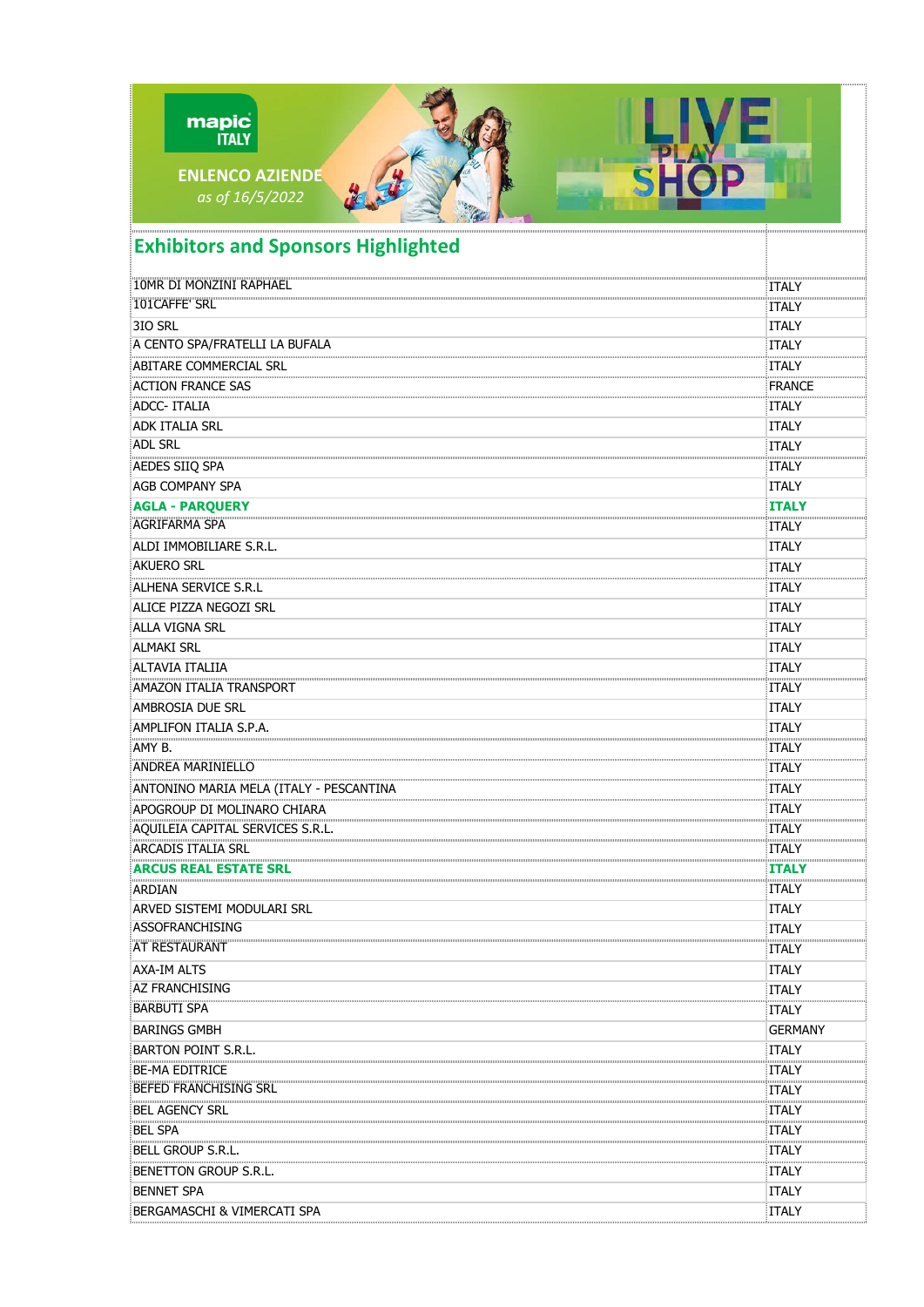| <b>BERNA SERVICE</b>                         | ITALY                               |
|----------------------------------------------|-------------------------------------|
| <b>BERTON LINE SRL</b>                       | Italy                               |
| <b>BESTSELLER STORES ITALY SRL</b>           | ITALY                               |
| BIALETTI INDUSTRIE S.P.A.                    | <b>ITALY</b>                        |
| <b>BIELLA SCARPE SPA</b>                     | <b>ITALY</b>                        |
| <b>BIJOU BRIGITTE</b>                        | <b>ITALY</b>                        |
| <b>BLOOMING GROUP SRL</b>                    | <b>ITALY</b>                        |
| <b>BLUE SGR</b>                              | <b>ITALY</b>                        |
| <b>BLUE TOMATO</b>                           | <b>ITALY</b>                        |
| <b>BNP PARIBAS REAL ESTATE ITALY S.P.A.</b>  | <b>ITALY</b>                        |
|                                              | <b>SPAIN</b>                        |
| <b>BOSCO SRL UNIPERSONALE</b>                | <b>ITALY</b>                        |
| <b>BOTTEGA VERDE</b>                         | .<br>10000000000000<br><b>ITALY</b> |
| <b>BOXEUR DES RUES - MALLOY DISTRIBUTION</b> | :<br>}mmmmmmmm<br>ITALY             |
| <b>BPER BANCA SpA</b>                        | <b>ITALY</b>                        |
| <b>BRAND JAM</b>                             | <b>ITALY</b>                        |
| <b>BRICO IO SPA</b>                          | <b>ITALY</b>                        |
| <b>BRICOCENTER ITALIA SRL</b>                | <b>ITALY</b>                        |
| <b>BRICOMAN ITALIA SRL</b>                   | <b>ITALY</b>                        |
| BRIOSCHI SVILUPPO IMMOBILIARE SPA            | <b>ITALY</b>                        |
| <b>BURGER KING RESTAURANTS ITALIA</b>        | <b>ITALY</b>                        |
| <b>BVA DOXA</b>                              | :ITALY                              |
| C&A                                          | <b>GERMANY</b>                      |
| C.M.T. S.R.L.                                | <b>ITALY</b>                        |
| ECO CHAMPION EUROPE SRL                      | ITALY                               |
| C <sub>4</sub> - RE SOLE                     | ITALY                               |
| <b>CAMICISSIMA / NARA CAMICIE</b>            | -<br>Toomaanaanaan<br>ITALY         |
| CANDIDA SRL                                  | <b>ITALY</b>                        |
| CANNELLA GEOMETRA ANTONIO CONSULTING         | .<br><br><b>ITALY</b>               |
| CAFFÈ OTTOLINA SPA                           | ITALY                               |
| CAFFE PASCUCCI TORREFAZIONE S.P.A            | .<br>Dominiminimini<br><b>ITALY</b> |
| CAMICISSIMA / NARA CAMICIE                   | .<br>Toomoonomoo<br>ITALY           |
| Candida Srl                                  | <b>ITALY</b>                        |
| <b>CANTORE SRL</b>                           | <b>ITALY</b>                        |
| <b>CAPELLO POINT</b>                         | <b>ITALY</b>                        |
| CAPPELLI RCCD LAW FIRM                       | <b>ITALY</b>                        |
| CAPRI S.R.L.                                 | <b>ITALY</b>                        |
| <b>CARMILA ITALIA SRL</b>                    | <b>ITALY</b>                        |
| <b>CASA PIOCHEUR ITALY SRL</b>               | ITALY                               |
| CATENE DI RISTORAZIONE                       | .<br>mmmmmm<br><b>ITALY</b>         |
| <b>CBRE</b>                                  | <b>ITALY</b>                        |
| <b>CBRE CZECH REPUBLIC</b>                   | <b>CZECH</b>                        |
| <b>CBRE GERMANY</b>                          | <b>GERMANY</b>                      |
| CBRE INVESTMENT MANAGEMENT ITALY SRL         | <b>ITALY</b>                        |
| <b>CBRE LTD</b>                              | UNITED                              |
| CC REAL D.O.O.                               | CROATIA                             |
| <b>CCDF SPA</b>                              | ITALY                               |
| <b>CDS HOLDING SPA</b>                       | <b>ITALY</b>                        |
| <b>CELIO ITALIA</b>                          | ITALY                               |
| CELLNEX ITALIA                               | <b>ITALY</b>                        |
| <b>CHAINELS B.V.</b>                         | NETHERLANDS                         |
| CHEF EXPRESS SPA                             | <b>ITALY</b>                        |
| <b>CHIOMENTI</b>                             | <b>ITALY</b>                        |
| CIBIAMO GROUP - LA BOTTEGA DEL CAFFE         | <b>ITALY</b>                        |
| <b>CIDIVERTE SPA</b>                         | ITALY                               |
| CIESSECI SPA - BRICO OK                      | <b>ITALY</b>                        |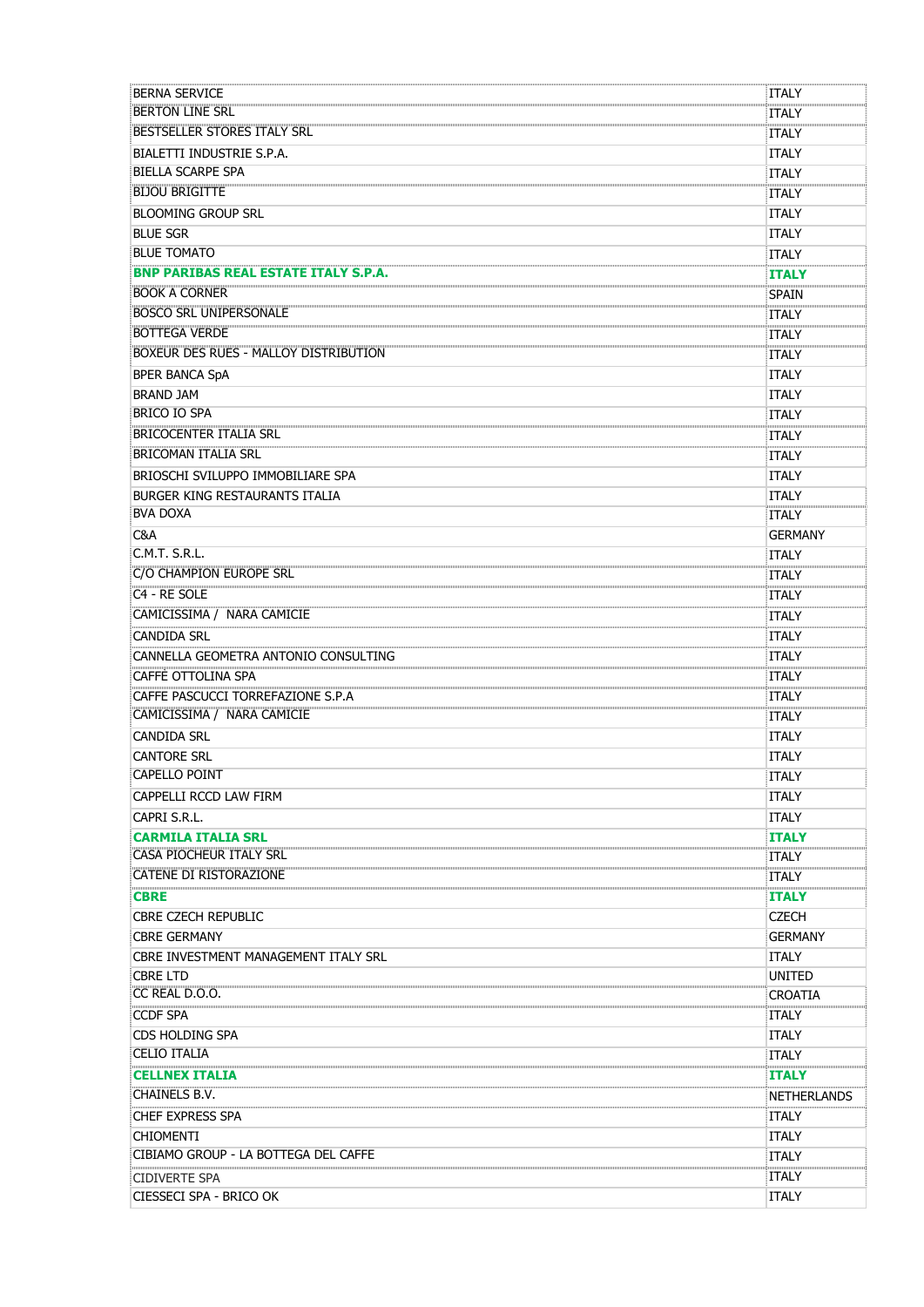| <b>CIGIERRE SPA</b>                                   | ITALY                               |
|-------------------------------------------------------|-------------------------------------|
| CISALFA SPORT S.P.A.                                  | ITALY                               |
| CIS - CENTRO INGROSSO SVILUPPO "G. NAPPI" SPA         | <b>ITALY</b>                        |
| <b>CLAIRE'S FRANCE</b>                                | <b>FRANCE</b>                       |
| <b>CLIVET SPA</b>                                     | <b>ITALY</b>                        |
| <b>CLIVIA SRLS</b>                                    | <b>ITALY</b>                        |
| <b>CMS</b>                                            | <br>ITALY                           |
| <b>CMT SRL</b>                                        | <b>ITALY</b>                        |
| <b>CNCC ITALY</b>                                     | 60000000000000<br><b>ITALY</b>      |
| COCUZZA & ASSOCIATI                                   | .<br>10000000000000<br><b>ITALY</b> |
| <b>COIMA SGR SPA</b>                                  | <b>ITALY</b>                        |
| <b>COLLIERS</b>                                       | <b>ITALY</b>                        |
| COMARK SRL                                            | <b>ITALY</b>                        |
| <b>COMPAR SPA</b>                                     | ITALY                               |
| COMUNE DI FAENZA                                      | <b>ITALY</b>                        |
| CONAD ADRIATICO SOC. COOP.                            | <b>ITALY</b>                        |
| CONCLIMA SRL                                          | <b>ITALY</b>                        |
| <b>CONFIMPRESE - LE IMPRESE DEL COMMERCIO MODERNO</b> | <b>ITALY</b>                        |
| CONFINDUSTRIA ASSOIMMOBILIARE                         | <b>ITALY</b>                        |
| <b>CONFORAMA</b>                                      | <b>ITALY</b>                        |
| COOP ALLEANZA 3.0                                     | <b>ITALY</b>                        |
| COOP LIGURIA S.C.C.                                   | <b>ITALY</b>                        |
| <b>CORANI E PARTNERS SPA</b>                          | <b>ITALY</b>                        |
| <b>CORRADO</b>                                        | <br>ITALY                           |
| <b>COSMO SPA</b>                                      | ITALY                               |
| <b>COSTIM SRL</b>                                     | <b>ITALY</b>                        |
| <b>CUBO SRL</b>                                       | ITALY                               |
| <b>CULTOUR ACTIVE SRL</b>                             | <b>ITALY</b>                        |
| CUORE DI PARMA SRL                                    | <b>ITALY</b>                        |
| <b>CUSHMAN &amp; WAKEFIELD</b>                        | <b>ITALY</b>                        |
| <b>DAILY REAL ESTATE - IL O.I.</b>                    | .<br>Dominimimimimi<br><b>ITALY</b> |
| D.I.P. DIFFUSIONE ITALIANA PREZIOSI S.P.A.            | ITALY                               |
| D.P. CONSULTING S.R.L.                                | .<br>Domonomonom<br><b>ITALY</b>    |
| D & D SRL                                             | <b>ITALY</b>                        |
| <b>DAD&amp;SONS SRL</b>                               | ömmununnunnun<br><b>ITALY</b>       |
| <b>DECA SERVICE SRL</b>                               | <b>ITALY</b>                        |
| <b>DECATHLON ITALIA SRL</b>                           | <b>ITALY</b>                        |
| <b>DEDEM SPA</b>                                      | <b>ITALY</b>                        |
| <b>DEEPKI</b>                                         | <b>ITALY</b>                        |
| DEICHMANN CALZATURE SRL                               | <b>ITALY</b>                        |
| <b>DELTA NILION</b>                                   | <b>SERBIA</b>                       |
| <b>DENTALPRO</b>                                      | <b>ITALY</b>                        |
| <b>DEPARTMENT STORES</b>                              | <b>ITALY</b>                        |
| DESIGN INTERNATIONAL                                  | UNITED                              |
| <b>DESIGUAL</b>                                       | ITALY                               |
| DETTAGLI DI CORNIANI PATRIZIA                         | <b>ITALY</b>                        |
| <b>DFF SRL</b>                                        | ՝ոստաստաս<br>ITALY                  |
| <b>DIFFERENT SPA</b>                                  | <b>ITALY</b>                        |
| <b>DILS SpA</b>                                       | ՝ասասասա<br><b>ITALY</b>            |
| DIM BRANDS INTERNATIONAL                              | ITALY                               |
| DML S.P.A.                                            | ITALY                               |
| DMO SPA                                               | .<br>ITALY                          |
| DN CONSULTING S.R.L.                                  | ITALY                               |
| DOLCE & GABBANA                                       | .<br>Dominimimimimi<br>ITALY        |
| DOMINA BEAUTY CENTER SRL                              | <b>ITALY</b>                        |
| DOMINO SPA                                            | <b>ITALY</b>                        |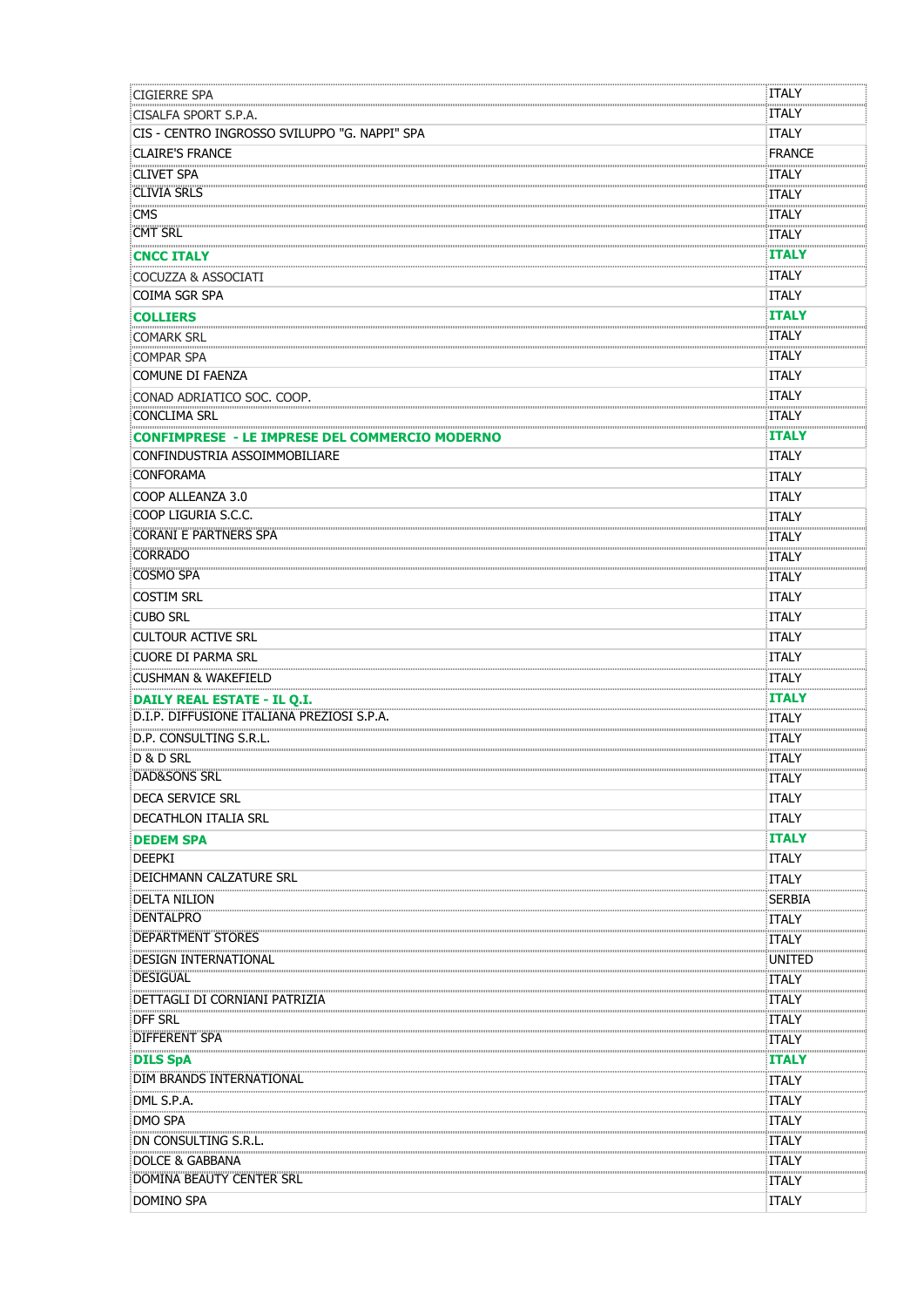| <b>DONDI SALOTTI</b>                                         | ITALY                                    |
|--------------------------------------------------------------|------------------------------------------|
| DOUGLAS ITALIA SPA                                           | <b>ITALY</b>                             |
| DP GROUP SPA                                                 | <b>ITALY</b>                             |
| 0000000000000000000000000000000<br>DREES & SOMMER ITALIA SRL | <b>ITALY</b>                             |
| DREES & SOMMER SE                                            | <b>GERMANY</b>                           |
| <b>E.M.E.G MR ATTOUI</b>                                     | <b>FRANCE</b>                            |
| EATRIGHT S.R.L.                                              | <b>ITALY</b>                             |
| <b>ECE MARKETPLACES</b>                                      | <b>GERMANY</b>                           |
| <b>EDARES</b>                                                | <b>ITALY</b>                             |
| EDITORIALE LARGO CONSUMO SRL                                 | ITALY                                    |
| EDIZIONI DM SRL                                              | .<br>10000000000000<br><b>ITALY</b>      |
| <b>ELLEMME SPA</b>                                           | <b>ITALY</b>                             |
| EMIND S.R.L.                                                 | <b>ITALY</b>                             |
| <b>EMISFERO</b>                                              | <b>ITALY</b>                             |
| <b>EMPLATE</b>                                               | <b>ITALY</b>                             |
| <b>ENCON NV</b>                                              | <br><b>BELGIUM</b>                       |
| <b>ENGEL &amp; VOELKERS COMMERCIAL</b>                       | <b>ITALY</b>                             |
|                                                              | 0000000000000<br>ITALY                   |
| <b>E-POWER SRL</b>                                           | <br><b>ITALY</b>                         |
| EQUIVALENZA ITALIA SRL                                       | ITALY                                    |
| <b>ESSELUNGA SPA</b>                                         | <b>ITALY</b>                             |
| <b>ETHOS SRL</b>                                             | <b>ITALY</b>                             |
| ETIM                                                         | <b>NETHERLANDS</b>                       |
| <b>EUROCOMMERCIAL</b>                                        | <b>ITALY</b>                             |
| EUROFUND ITALY                                               | <br>ITALY                                |
| <b>EURONICS</b>                                              | <b>ITALY</b>                             |
| <b>EXPORTIAMO</b>                                            | <b>ITALY</b>                             |
| <b>F RETAIL SRL</b>                                          | <b>ITALY</b>                             |
| F.G. GALLERIE COMMERCIALI SPA                                | <b>ITALY</b>                             |
| FACILE.IT                                                    | ITALY                                    |
| <b>FAENZA ERRE</b>                                           | <b>ITALY</b>                             |
| <b>FALCO IMMOBILIARE SRL</b>                                 | .<br>Domonomonom<br>ITALY                |
| FASHION HOUSE RETAIL & FRANCHISING                           | <b>ITALY</b>                             |
| <b>FASHION STYLE SRL</b>                                     | .<br>Domonomonom<br>ITALY                |
| FAST RETAILING                                               | ğummunununu<br><b>ITALY</b>              |
| FAST RETAILING - UNIQLO                                      | <b>FRANCE</b>                            |
| FEDERAZIONE ITALIANA FRANCHISING                             | <b>ITALY</b>                             |
| <b>FeedbackNow by Forrester</b>                              | <b>UNITED</b>                            |
| FFNICIA SPA                                                  | <b>ITALY</b>                             |
| <b>FERRONE SPA</b>                                           | .<br>Annonomono<br>ITALY                 |
| <b>FERVO GROUP SRL</b>                                       | <b>ITALY</b>                             |
| FI.MA DI MASINI & FIGLI SRL                                  | <br>ITALY                                |
| FIELMANN AG                                                  | GERMANY                                  |
| <b>FIELMANN SRL</b>                                          | ,,,,,,,,,,,,,,,,,,,,,,,,,,,,,,,<br>ITALY |
| <b>FINIPER CANOVA GROUP S.P.A.</b>                           | ITALY                                    |
| <b>FINSUD SRL</b>                                            | <b>ITALY</b>                             |
| <b>FINLEONARDO SPA</b>                                       | <b>ITALY</b>                             |
| <b>FIRST SRL</b>                                             | ITALY                                    |
| FIT EXPRESS HOLDING S.R.L.                                   | .<br>Toomaanoona<br><b>ITALY</b>         |
| <b>FITACTIVE</b>                                             | <b>ITALY</b>                             |
| <b>FLOWER BURGER</b>                                         | <b>ITALY</b>                             |
| FLYING TIGER COPENHAGEN                                      | <b>ITALY</b>                             |
| FOLLIE E PROFUMI S.R.L.                                      | <b>ITALY</b>                             |
| FOOD S.R.L.                                                  | ittaly                                   |
| FOOD INVESTMENTS S.R.L.                                      | <b>ITALY</b>                             |
| FOOD PROJECT SRL                                             | ITALY                                    |
|                                                              |                                          |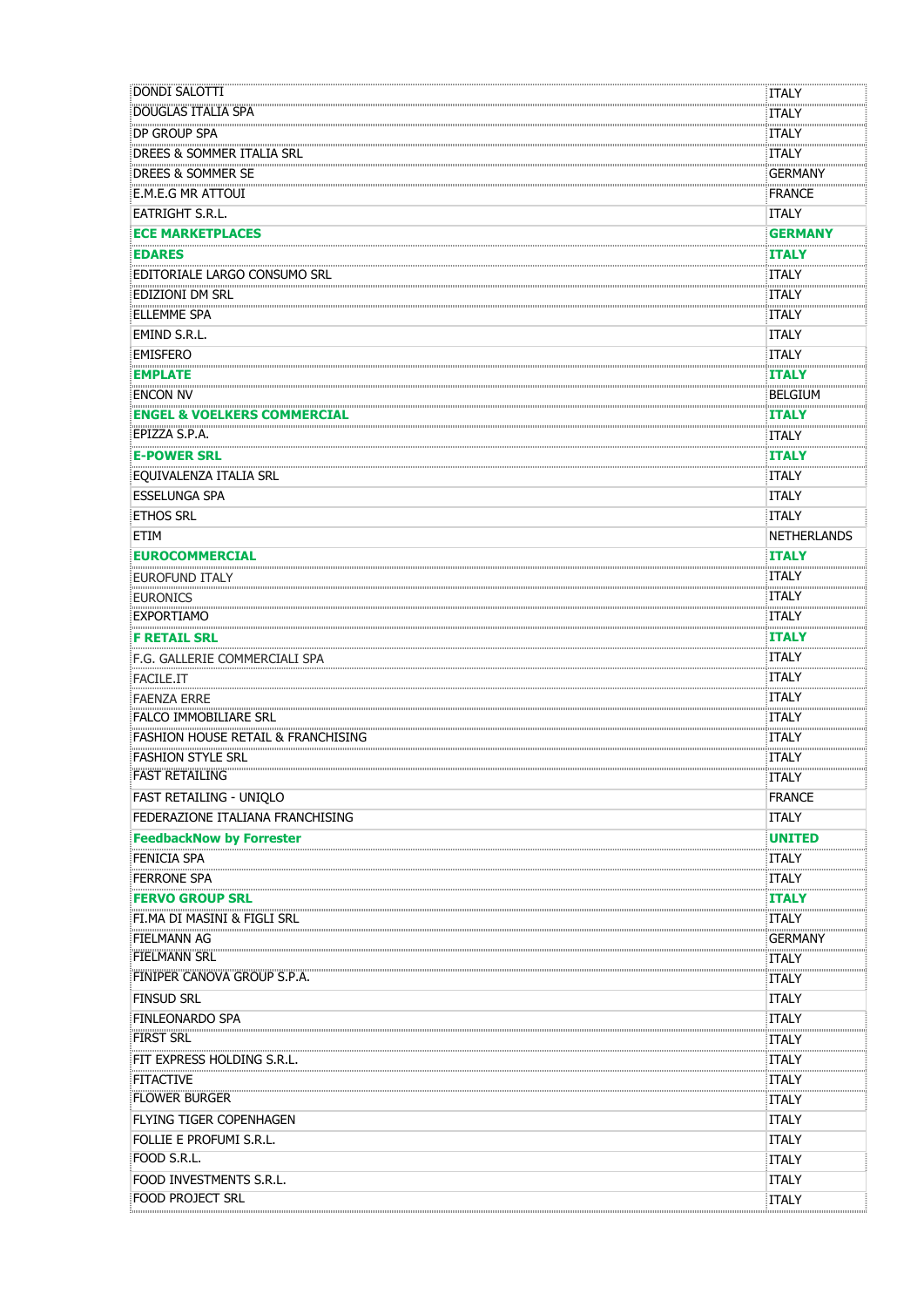| <b>FOODBRAND SPA</b>                       | <b>ITALY</b>                       |
|--------------------------------------------|------------------------------------|
| FOOT LOCKER EUROPE B.V.                    | <b>NETHERLANDS</b>                 |
| FOOT LOCKER ITALY S.R.L.                   | ITALY                              |
| FORMA REAL ESTATE FUNDS                    | <b>ITALY</b>                       |
| <b>FORUM REAL ESTATE MANAGEMENT SRL</b>    | <b>ITALY</b>                       |
| FRANCESCO DELLA CIOPPA                     | ITALY                              |
| <b>FUTURE MOTORS SRL</b>                   | :ITALY                             |
| <b>FUTURO SRL</b>                          | <b>ITALY</b>                       |
| <b>G.D.O. CONSULTING SRL</b>               | <b>ITALY</b>                       |
| <b>GABETTI AGENCY</b>                      | <b>ITALY</b>                       |
| GALILEO INGEGNERIA S.P.A.                  | <b>ITALY</b><br>                   |
| <b>GALLERIE CINISELLO SRL</b>              | <b>ITALY</b>                       |
| <b>GALLERIE COMMERCIALI BENNE</b><br>r SPA | <b>ITALY</b><br>                   |
| <b>GAMESTOP</b>                            | ITALY                              |
| GARDE CO. LTD.                             | <b>JAPAN</b>                       |
| <b>GENERALI REAL ESTATE S.P.A.</b>         | <br><b>ITALY</b>                   |
| <b>GERICA SRL</b>                          | <b>ITALY</b>                       |
| <b>GESA SRL</b>                            | <b>ITALY</b>                       |
| <b>GIANPIERO MILANACCIO</b>                | <b>ITALY</b>                       |
| <b>GIFTIFY</b>                             | <b>BELGIUM</b>                     |
| <b>GIGA PUBLISHING</b>                     | ITALY                              |
| <b>GIOCHI 3</b>                            |                                    |
| <b>GIOECA ITALIA SRL</b>                   | <b>ITALY</b>                       |
| GIOEL HOLDING S.R.L.                       | <b>ITALY</b>                       |
| <b>GIUNTI AL PUNTO S.P.A.</b>              | <b>ITALY</b>                       |
| <b>GL GROUP ITALIA</b>                     | .<br>mmmmmmm<br><b>ITALY</b>       |
| <b>GLAMOUR LAB SRL</b>                     | <b>ITALY</b>                       |
| <b>GLOBALL CONCEPT S.A.</b>                | <b>BELGIUM</b>                     |
| <b>GLOBO CORPORATION SAS</b>               | ITALY                              |
| <b>GLOVO</b>                               | <b>ITALY</b>                       |
| <b>GN MEDIA</b>                            | <b>ITALY</b>                       |
| <b>GOLDENPOINT SPA</b>                     | <b>ITALY</b>                       |
| <b>GOOD LIFE SRL</b>                       | <b>ITALY</b>                       |
| <b>GORILLAS</b>                            | <b>ITALY</b>                       |
| <b>GRADA S.R.L.</b>                        | <b>ITALY</b>                       |
| <b>GRANDI MAGAZZINI</b>                    | ITALY                              |
| <b>GRANDI STAZIONI RETAIL SPA</b>          | <b>ITALY</b>                       |
| <b>GRANDVISION ITALY SRL</b>               | ITALY                              |
| <b>GRUPPO ETHOS</b>                        | ITALY                              |
| <b>GRUPPO FOUR SVILUPPO SRL</b>            | .<br>huunnommuu<br>ITALY           |
| <b>GRUPPO LA PIADINERIA SPA</b>            | ITALY                              |
| <b>GRUPPO STG</b>                          | <b>ITALY</b>                       |
| <b>GUESS</b>                               | SWITZERLAND                        |
| <b>GUINOT</b>                              | ITALY                              |
| <b>HANES ITALY -LOVABLE</b>                | ITALY                              |
| <b>HAPPY CASA STORE SRL</b>                | ITALY                              |
| <b>HINES</b>                               | <br>ITALY                          |
| <b>HOPEN LAB</b>                           | ITALY                              |
| <b>HUMMUS AROUND SRL</b>                   | <b>ITALY</b>                       |
| <b>IDEASFERA</b>                           | <b>ITALY</b>                       |
| <b>IDKIDS ITALY</b>                        | ITALY                              |
| IFI S.R.L.                                 | .<br>1000000000000<br><b>ITALY</b> |
| <b>IKEA ITALIA RETAIL SRL</b>              | <b>ITALY</b>                       |
| IL QUOTIDIANO IMMOBILIARE                  | <b>ITALY</b>                       |
| IMMAGINE RETAIL                            | <b>ITALY</b>                       |
| <b>IMMOBILIARE GRANDE DISTRIBUZIONE</b>    | <b>ITALY</b>                       |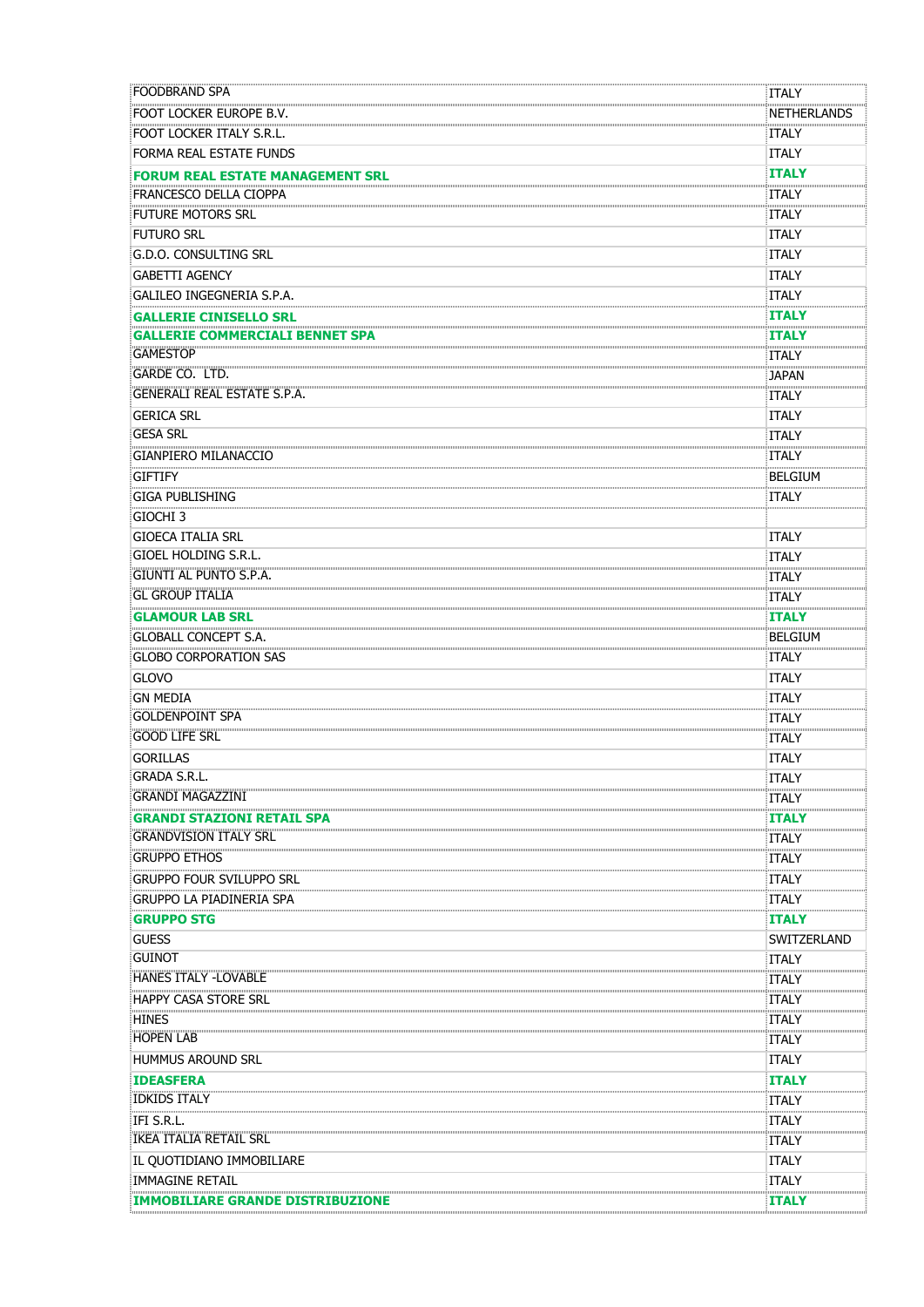| IMMOFINANZ AG                      | AUSTRIA                       |
|------------------------------------|-------------------------------|
| <b>INCOM SPA</b>                   | <b>ITALY</b>                  |
| <b>INDITEX SA</b>                  | <b>SPAIN</b>                  |
| INFRANCHISING ITALIA S.R.L.        | <b>ITALY</b>                  |
| <b>INGKA CENTRES ITALIA SRL</b>    | ITALY                         |
| INITIATIVE MEDIA MILANO SRL        | <b>ITALY</b>                  |
| Inticom SPA                        | <b>ITALY</b>                  |
| <b>INTICOM SPA - YAMAMAY</b>       | ITALY                         |
| <b>INVESTIRE SGR SPA</b>           | .<br><br><b>ITALY</b>         |
| INVIDIAUOMO SPA                    | ITALY                         |
| <b>IPER MONTEBELLO S.P.A.</b>      | <b>ITALY</b>                  |
| IPI S.P.A.                         | <b>ITALY</b>                  |
| <b>IRGEN RETAIL MANAGEMENT SRL</b> | <b>ITALY</b>                  |
| ITALPIZZA RETAIL SR                | <b>ITALY</b>                  |
| <b>ITAY PROPERTIES SRL</b>         | ITALY                         |
| <b>ITX ITALIA S.R.L</b>            | <b>ITALY</b>                  |
| JD SPORTS FASHION PLC              | <b>UNITED</b>                 |
| <b>JFC SRL</b>                     | <b>ITALY</b>                  |
| <b>JLL TURKEY</b>                  | TURKEY                        |
| JONES LANG LASALLE SPA             | <b>ITALY</b>                  |
| <b>JOSAS</b>                       | <b>ITALY</b>                  |
| <b>JOYVILLAGE</b>                  | <b>ITALY</b>                  |
| JYSK ITALIA S.R.L.                 | <b>ITALY</b>                  |
| <b>KANDU</b>                       | <b>ITALY</b>                  |
| <b>KASANOVA SPA</b>                | <b>ITALY</b>                  |
| <b>KEBHOUZE SRL</b>                | <b>ITALY</b>                  |
| KIABI ITALIA                       | <b>ITALY</b>                  |
| KIDS & US                          | ITALY                         |
| <b>KIDS AND US</b>                 | <b>ITALY</b>                  |
| <b>KIK TESSILI E NON-FOOD SRL</b>  | <b>ITALY</b>                  |
| KIKI LAB - EBELTOFT ITALY          | <b>ITALY</b>                  |
| <b>KING SPA</b>                    | <b>ITALY</b>                  |
| <b>KISH SRL</b>                    | ITALY                         |
| <b>KLEPIERRE MANAGEMENT</b>        | <b>ITALY</b>                  |
| KOMPAN ITALIA SRL                  | <b>ITALY</b>                  |
| KROLL REALESTATE ADVISORY GROUP    | <b>ITALY</b>                  |
| <b>KRYALOS SGR</b>                 | <b>ITALY</b>                  |
| KUWAIT PETROLEUM ITALIA S.P.A.     | <b>ITALY</b>                  |
| <b>L35 ARCHITETTI</b>              | <b>ITALY</b>                  |
| L'ARCIPELAGO SRL                   | ITALY                         |
| LA CANNOLERIA SICILIANA            | <b>ITALY</b>                  |
| LA CASA DE LAS CARCASAS            | ITALY                         |
| LA GAVIA ITALIA S.R.L.             | <b>ITALY</b>                  |
| <b>LABOR SRL</b>                   | <b>ITALY</b>                  |
| LAMORGESE                          | <b>ITALY</b>                  |
| LA PIADINERIA                      | <b>ITALY</b>                  |
| LA TORRE GIOCHI SRL                | <b>ITALY</b>                  |
| <b>LA YOGURTERIA</b>               | <b>ITALY</b>                  |
| <u>.</u><br>L'ARCIPELAGO SRL       | .<br>Dominimimimimim<br>ITALY |
| L'ERBOLARIO FRANCHISING SB SRL     | ITALY                         |
| LENDLEASE                          | <br><b>ITALY</b>              |
| LEROY MERLIN ITALIA SRL            | <b>ITALY</b>                  |
| EIBRERIE FELTRINELLI S.R.L.        | .<br><br><b>ITALY</b>         |
| LIDL ITALIA SRL                    | <b>ITALY</b>                  |
| <b>LOCATE DISTRICT SPA</b>         | <b>ITALY</b>                  |
| <b>LOGIM REAL ESTATE</b>           | <b>ITALY</b>                  |
|                                    |                               |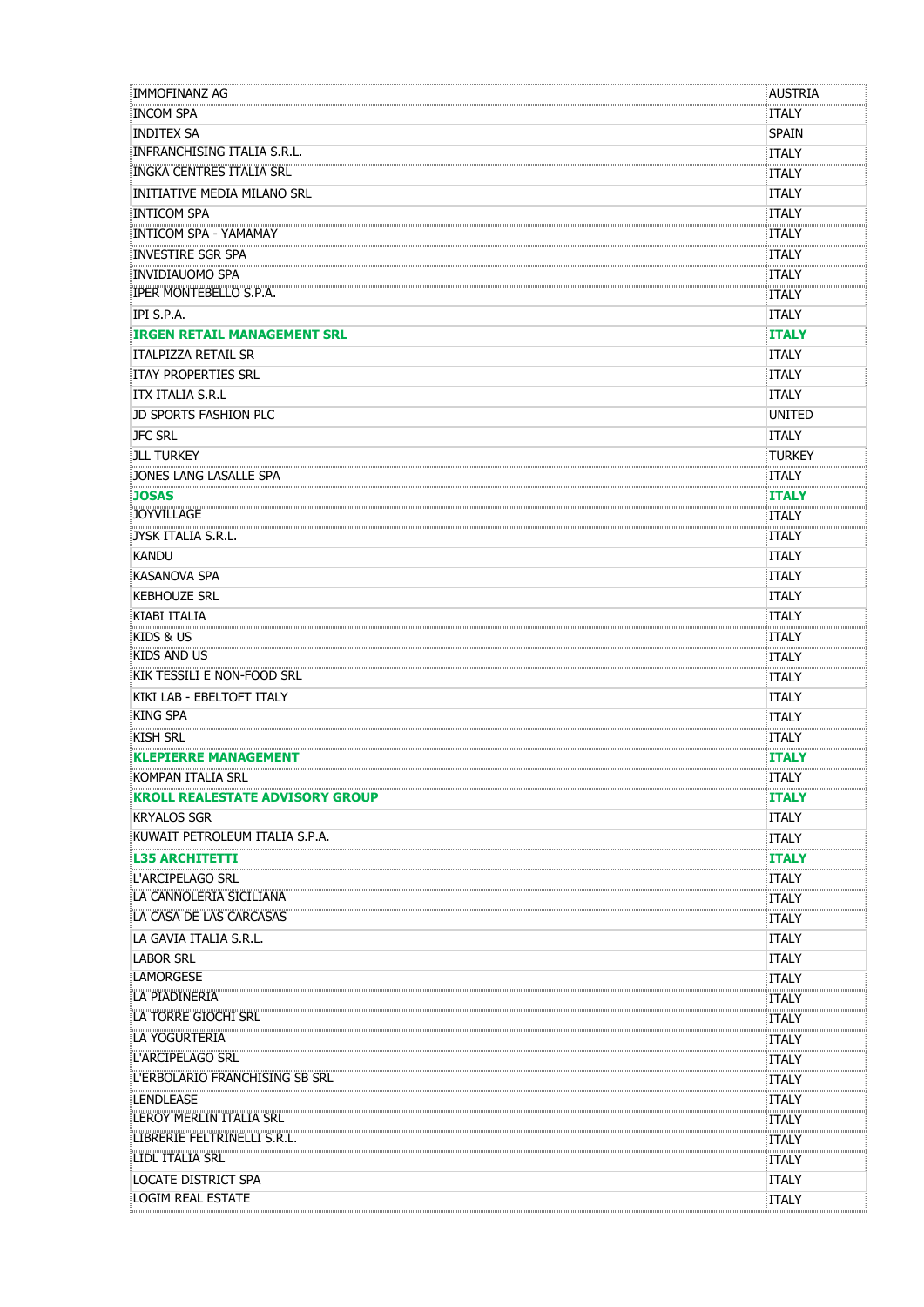| LOMBARDINI22 S.P.A.                                         | <b>ITALY</b>                         |
|-------------------------------------------------------------|--------------------------------------|
| LONGEVITY PARTNERS LIMITED                                  | UNITED                               |
| <b>LOWENGRUBE SRL</b>                                       | <b>ITALY</b>                         |
| LPP S.A.                                                    | .<br>huunnommuunnon<br><b>POLAND</b> |
| LPSTANDARD DI LUCA PEDRAZZOLI                               | <b>ITALY</b>                         |
| LUCA LUNARDI                                                | <b>ITALY</b>                         |
| <b>LUSCOUNSEL</b>                                           | <b>ITALY</b>                         |
| LUISA DIMAURO S.R.L.                                        | ITALY                                |
| <b>LUSH ITALIA SRL</b>                                      | ITALY                                |
| <b>LUXIONA SRL</b>                                          | ITALY                                |
| LVMH ITALIA SPA - DIVISIONE SEPHORA                         | 5<br>ITALY                           |
| <b>MACHA SRL</b>                                            | <b>ITALY</b>                         |
| MAD HOUSE ITALIA                                            | ITALY                                |
| <b>MAIORA SRL</b>                                           | <b>ITALY</b>                         |
| <b>MAISONS DU MONDE</b>                                     | <b>ITALY</b>                         |
| <b>MANA SRL</b>                                             | <b>ITALY</b>                         |
| <b>MANGO</b>                                                | <b>ITALY</b>                         |
| <b>MANICOMIX RETAIL SRL</b>                                 | <b>ITALY</b>                         |
| MANIFATTURA MARIO COLOMBO & C. SPA                          | <b>ITALY</b>                         |
| MARAZZATO SOLUZIONI AMBIENTALI SRL A SOCIO UNICO            | <b>ITALY</b>                         |
| MARAZZI GROUP SRL A SOCIO UNICO                             | <b>ITALY</b>                         |
| MARIONNAUD PARFUMERIES ITALIA SRL                           | <b>ITALY</b>                         |
| MARINA DEVELOPMENT CORPORATION                              | <b>ITALY</b>                         |
| MARKETING TREND SPA - "BRICO IO"                            | ITALY                                |
| <b>MARLU' STORE BRANCH SRL</b>                              | <b>ITALY</b>                         |
| MARSH S.P.A.                                                | ITALY                                |
| MARTINO GROUP HOLDING SRL                                   | <b>ITALY</b>                         |
| <b>MASCHERONI SRL</b>                                       | <b>ITALY</b>                         |
|                                                             |                                      |
| <b>MASEMA ITALIA SRL</b>                                    | <b>ITALY</b>                         |
| MASSIMO ZANETTI BEVERAGE GROUP                              | <b>ITALY</b>                         |
| <b>MASTER RETAIL SRL</b>                                    | ITALY                                |
| MATTERPORT<br><b>MATRIXX SRL</b>                            | UNITED                               |
| MAXI ZOO ITALIA SPA                                         | ITALY                                |
|                                                             | ITALY                                |
| MAULT S.P.A                                                 | ITALY                                |
| MAXI ZOO ITALIA SPA                                         | ITAI Y<br>                           |
| <b>MAXIRE</b>                                               | <b>ITALY</b>                         |
| MCDONALD'S DEVELOPMENT ITALY LLC (ITALY - ASSAGO            | ITALY                                |
| <b>MCL SRL</b>                                              | <b>ITALY</b>                         |
| MEDIAMARKET S.P.A. CON SOCIO UNICO                          | <b>ITALY</b>                         |
| MEDIAMARKTSATURN RETAIL GROUP GMBH                          | <b>GERMANY</b>                       |
| MEDI-MARKET PARAFARMACIA                                    | <b>ITALY</b>                         |
| MEDIAWORLD                                                  | ITALY<br>\mmmmmmmmmmmmmmmmm          |
| <b>ME-GROUP ITALY</b>                                       | <b>ITALY</b>                         |
| METIS DEVELOPMENT SRL                                       | <b>ITALY</b>                         |
| <b>MF BRANDS</b>                                            | <b>ITALY</b>                         |
| <b>MICROLOG SRL</b>                                         | <b>ITALY</b>                         |
| MICHELLE CAMUSSO                                            | FRANCE                               |
| <b>MILANI SPA</b>                                           | <b>ITALY</b>                         |
| MILANO RETAIL INVESTMENTS                                   | <b>ITALY</b>                         |
| MINICONF SPA (ITALY - ORTIGNANO RAGGIOLO (ITALY - ORTIGNANO | <b>ITALY</b>                         |
| <b>MINISO SRL</b>                                           | <b>ITALY</b>                         |
| MIROGLIO FASHION SRL                                        | ITALY<br>.                           |
| <b>MONDADORI RETAIL</b>                                     | <b>ITALY</b>                         |
| MONDINI BONORA GINEVRA STUDIO LEGALE                        | ITALY<br>,,,,,,,,,,,,,,,,,,,,,,      |
| <b>MONDO CONVENIENZA</b>                                    | ITALY                                |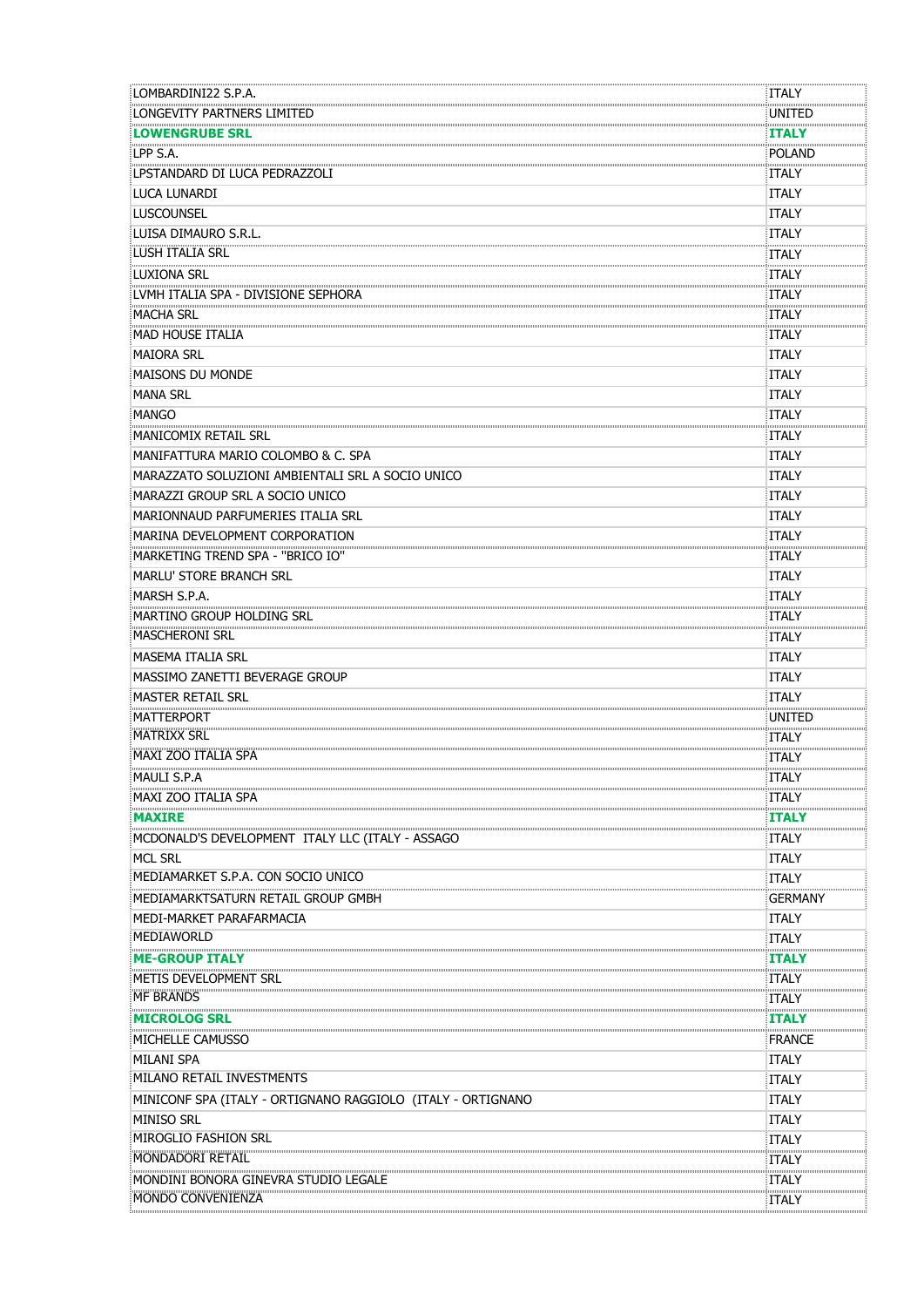| MONFOOD SRL                                                 | ITALY                                          |
|-------------------------------------------------------------|------------------------------------------------|
| <b>MORELLATO SPA</b>                                        | ITALY                                          |
| MORGAN STANLEY SGR S.P.A.                                   | <b>ITALY</b>                                   |
| <b>MOYA SUSHI</b>                                           | <b>ITALY</b>                                   |
| <b>MULTI ITALY</b>                                          | <b>ITALY</b>                                   |
| MULTI OUTLET MANAGEMENT ITALY S.R.L.                        | <b>ITALY</b>                                   |
| <b>MUY MUCHO</b>                                            | <b>ITALY</b>                                   |
| <b>MYCOTOO EUROPE</b>                                       | <b>USA</b>                                     |
| <b>MYTRAFFIC</b>                                            | <b>FRANCE</b>                                  |
| N.G.M. SRL SOCIO UNICO                                      | <b>ITALY</b>                                   |
| NASHI ARGAN SRL                                             | <b>ITALY</b>                                   |
| NATURHOUSE SRL                                              | ITALY                                          |
| .<br>NATUZZI                                                | ITALY                                          |
| <b>NAU!</b>                                                 | 0.000.000.000.000<br><b>ITALY</b>              |
| NEINVER S.A.U.                                              | <b>SPAIN</b>                                   |
| NEINVER ITALIA SPA                                          | <b>ITALY</b>                                   |
| <b>NEPRIX SRL</b>                                           | <b>ITALY</b>                                   |
| <b>NETWORK PRO SRL</b>                                      | <b>ITALY</b>                                   |
| NEW LINO'S COFFEE SRL                                       | ITALY                                          |
| <b>NEWLIFE ENGLISH SRL</b>                                  | .<br>huunnomuun<br>ITALY                       |
| <b>NEXUS SRL</b>                                            | .<br>Annonomono<br>ITALY                       |
| <b>NHOOD SERVICES ITALY</b>                                 | <b>ITALY</b>                                   |
| NIC NUOVE IDEE DI COMUNICAZIONE                             | <b>ITALY</b>                                   |
| NORAUTO ITALIA SPA                                          | <b>ITALY</b>                                   |
| NOVA COOP SOCIETA COOPERATIVA                               | <b>ITALY</b>                                   |
| oasi ipermercati                                            | ITALY                                          |
| OBI ITALIA SRL. A SOCIO UNICO                               | ,,,,,,,,,,,,,,,,,,,<br>ITALY                   |
| <b>ODOS GROUP</b>                                           | :<br><br><b>ITALY</b>                          |
| <b>OIKIA SRL</b>                                            | ITALY                                          |
| ONLY THE FOOD S.R.L.                                        | .<br>Dominiminimini<br><b>ITALY</b>            |
| <b>ONE WORKS SPA</b>                                        | <b>ITALY</b>                                   |
| <b>ORIGINAL MARINES</b>                                     | <b>ITALY</b>                                   |
| ORIOGEST                                                    | <b>ITALY</b>                                   |
| ORKA HOLDING                                                |                                                |
|                                                             |                                                |
| <b>PALOMA ARCHITECTS SRL</b>                                | ITALY                                          |
| PALOMAR S.R.L.                                              | .<br>huunnonnon<br>ITALY                       |
| <b>PAM PANORAMA SPA</b>                                     | ITALY                                          |
| <b>PANDORA ITALIA</b>                                       | , , , , , , , , , , , , , , , , , , ,<br>ITALY |
| PANGEA RETAIL SLU                                           | <br>Spain                                      |
| PANORAMA SAS                                                | ITALY                                          |
| PAOLO MELICA                                                | <b>ITALY</b>                                   |
| PAPALINI SPA (ITALY - ROSCIANO DI FANO (ITALY - ROSCIANO DI | ITALY                                          |
| PAPPAMI - FRESH FOOD CAF                                    | ITALY                                          |
| PARACLITO SRL                                               | <b>ITALY</b>                                   |
| PARAMOUNT PUBLICATIONS LTD                                  | UNITED                                         |
| <b>PARTY TRADE SRL</b>                                      |                                                |
| PATRINI & PARTNERS SRL                                      | <b>ITALY</b><br><b>ITALY</b>                   |
| PASTIFICIO RANA                                             |                                                |
|                                                             | <b>ITALY</b>                                   |
| PAREF INVESTMENT MANAGEMENT ITALY SRL                       | <b>ITALY</b><br>.<br>                          |
| PARQUERY AG                                                 | ITALY                                          |
| PENTA SYSTEMS S.R.L<br>PEPCO ITALY SRL                      | <b>ITALY</b>                                   |
|                                                             | <b>ITALY</b>                                   |
| <b>PERCASSI</b>                                             | <b>ITALY</b>                                   |
| PIADART RETAIL SRL                                          | ITALY                                          |
| PIAZZA ITALIA SPA                                           | ITALY                                          |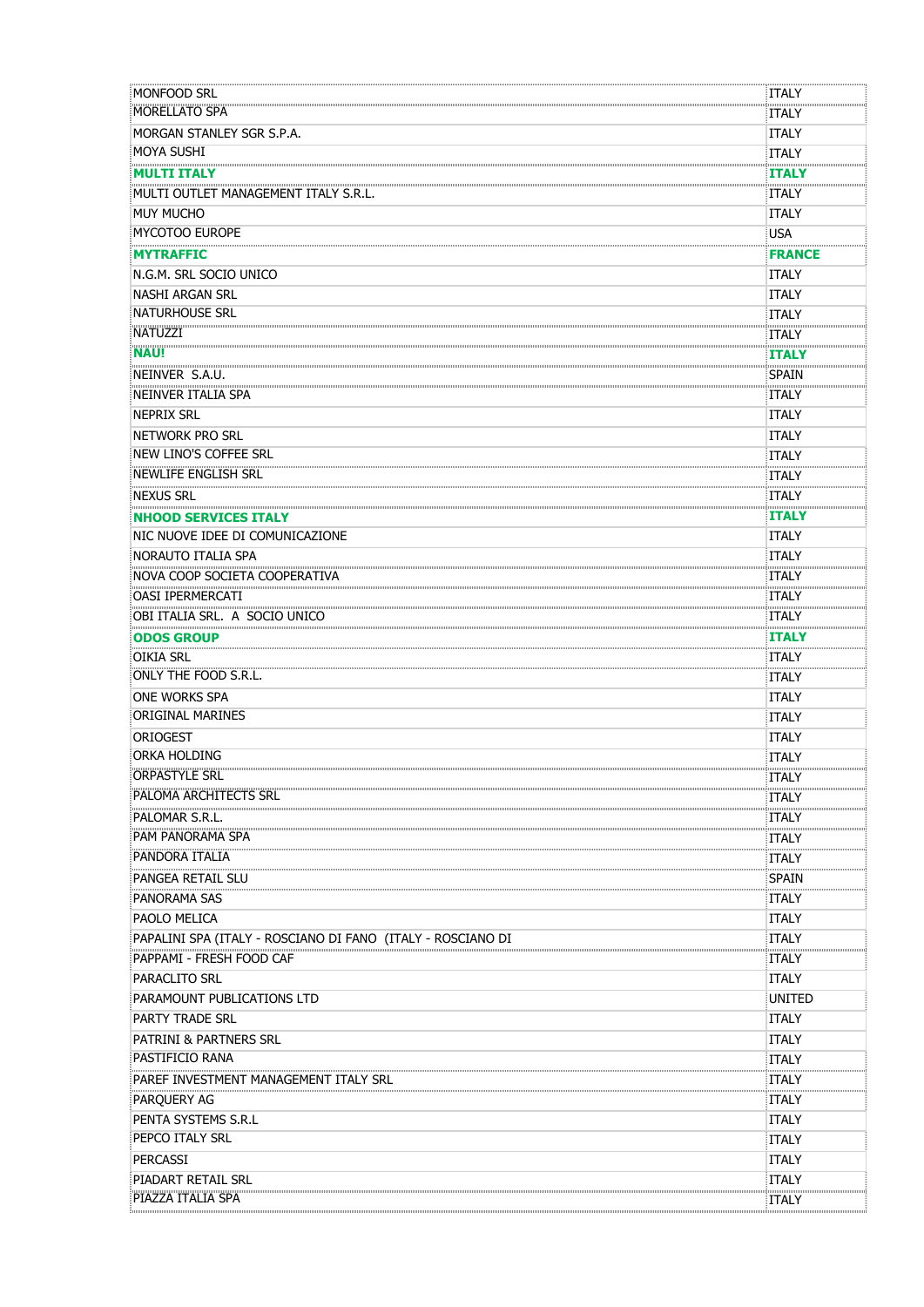| <b>PIKASSO</b>                      | LEBANON                               |
|-------------------------------------|---------------------------------------|
| PINOCCHIO                           | <b>ITALY</b>                          |
| <b>PIPER RETAIL</b>                 | <b>ITALY</b>                          |
| PIPERNO & SONNINO SRL               | ՝ասասասա<br>ITALY                     |
| PITTAROSSO SPA                      | <b>ITALY</b>                          |
| PK RETAIL                           | <b>ITALY</b>                          |
| <b>PLACEWISE AS</b>                 | NORWAY                                |
| PLAIDIA HOLDING S.R.L.              | <b>ITALY</b>                          |
| <b>PLAN RADAR SRL</b>               | <b>ITALY</b>                          |
| <b>PLAYIDEA SRL</b>                 | <b>ITALY</b>                          |
| POKE HOUSE SRL                      | <b>ITALY</b>                          |
| POLICENTRO DOMUS DE JANAS SPA       | <b>ITALY</b>                          |
| POLICENTRO DUE SRL                  | .<br>10000000000000<br>ITALY          |
| PORTOBELLO SPA                      | .<br>Domonomonom<br><b>ITALY</b>      |
| <b>PRADERA MANAGEMENT ITALY SRL</b> | <b>ITALY</b>                          |
| <b>PRELIOS</b>                      | <b>ITALY</b>                          |
| PRIMADONNA                          | <b>ITALY</b>                          |
| <b>PRIMARK ITALY SRL</b>            | ITALY                                 |
| PRIVACY SRL                         | ITALY                                 |
| PROCOS-EURELIA                      | FRANCE                                |
| PROEMOTION SRL                      | <b>ITALY</b>                          |
| PROPAGE S.R.L.                      | <b>ITALY</b>                          |
| PROMOCENTRO SVILUPPO SRL            | .<br><br><b>ITALY</b>                 |
| <b>PROMOS SRL</b>                   | <b>ITALY</b>                          |
| <b>PROPOSITUM SRL</b>               | .<br>huunnommuun<br>ITALY             |
| <b>PROPOSTE IMMOBILIARI SRL</b>     | <b>ITALY</b>                          |
| PROSPETTIVA IMMOBILIARE SRL         | <b>ITALY</b>                          |
| PROXIMA SPA                         | ITALY                                 |
| <b>PTA GROUP SRL</b>                | ITALY                                 |
| <b>PUBLIEVENT SRL</b>               | :<br><br><b>ITALY</b>                 |
| PUNTO GRILL SERVICES S.R.L.         | ITALY                                 |
| $PUY$ DU FOU                        | <b>ITALY</b>                          |
| QOBO LTD                            | <b>CYPRUS</b>                         |
| QUALITYFOODSOLUTION SRL             | ĪTALY                                 |
| QUANTUM RETAIL S.R.L                | ITALY                                 |
| OUICK MY GAME S.R.L.                | <b>ITALY</b>                          |
| <b>R2M SOLUTION SRL</b>             | <b>ITALY</b>                          |
| <b>RE FALSINI BUILDING SRL</b>      | <b>ITALY</b>                          |
| RE ITALY S.R.L.                     | ITALY                                 |
| <b>RE NERO CAFFE'</b>               | .<br>                                 |
| RE SOLE - CACACE (C4 SRL)           | <b>ITALY</b>                          |
| <b>REALIA SRL</b>                   | .<br>Dominimimimimimi<br><b>ITALY</b> |
| REIFY.                              | <b>PORTUGAL</b>                       |
| <b>RENO YOUR RETAIL PARTNERS</b>    | <b>ITALY</b>                          |
| RETAIL & FOOD - EDIFIS SPA          | <b>ITALY</b>                          |
| REVENUE MANAGEMENT SOLUTIONS        | <br>ITALY                             |
| RIALTO SPA                          | ITALY                                 |
| <b>RISPARMIO CASA</b>               | <br><b>ITALY</b>                      |
| <b>RISTOGRILL</b>                   | <b>ITALY</b>                          |
| RISTORAZIONE MODERNA                | <b>ITALY</b>                          |
| RIVARENO SPA                        | ,<br>juunnumuun<br>ITALY              |
| ROADHOUSE SPA                       | ITALY                                 |
| <b>ROSSOPOMODORO</b>                | <b>ITALY</b>                          |
| <b>RPM CONSULTING</b>               | <b>ITALY</b>                          |
| <b>RUSTIONI &amp; PARTNERS SRL</b>  | <b>ITALY</b>                          |
| <b>RWDI EUROPE SRL</b>              | <b>ITALY</b>                          |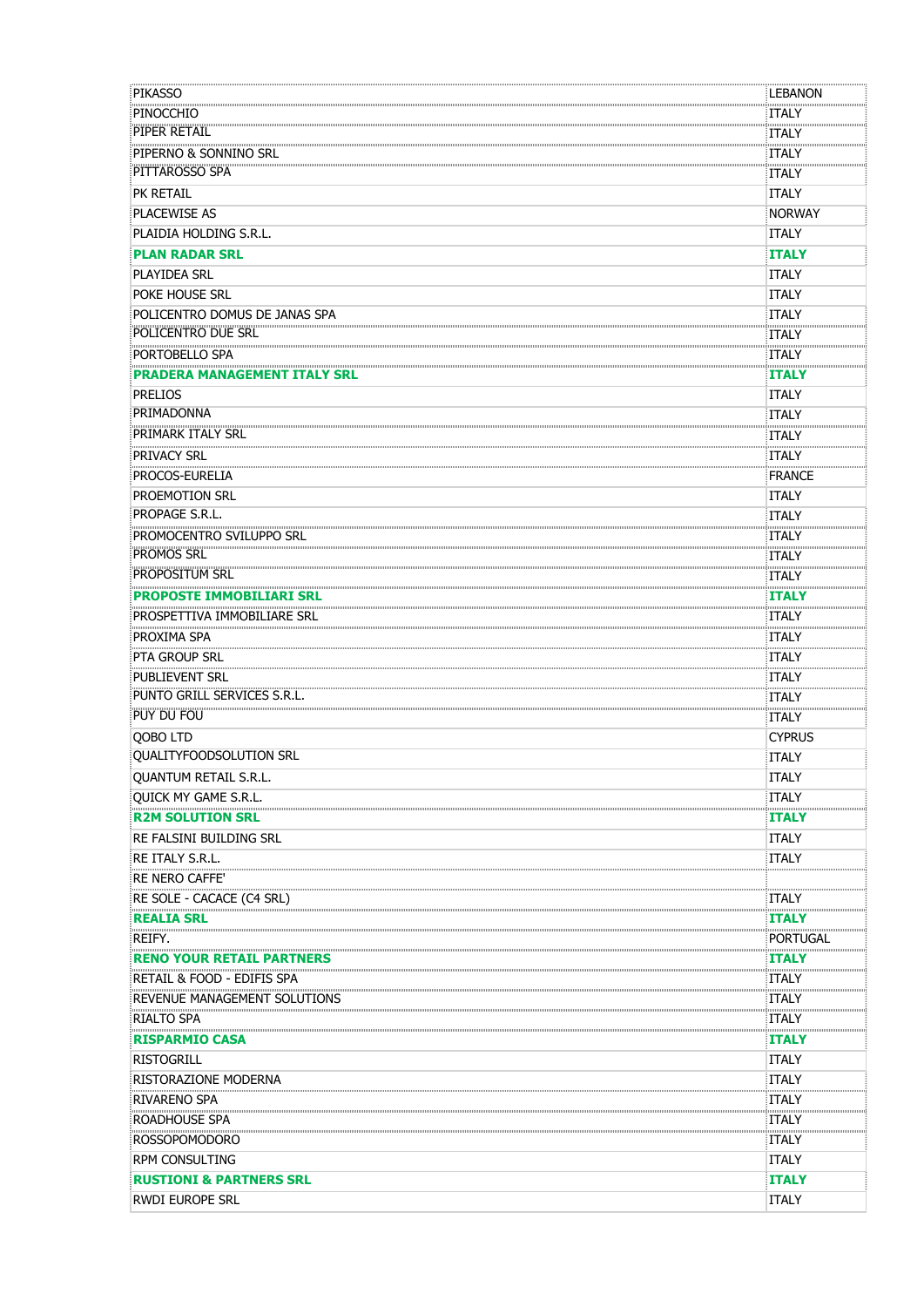| Salmoiraghi & Vigano S.P.A                                                                                                                                                                                                                   | ITALY                                         |
|----------------------------------------------------------------------------------------------------------------------------------------------------------------------------------------------------------------------------------------------|-----------------------------------------------|
| SAMARCANDA                                                                                                                                                                                                                                   | <b>ITALY</b>                                  |
| <b>SAPORI ARTIGIANALI SRL</b>                                                                                                                                                                                                                | <b>ITALY</b>                                  |
| <u>.</u><br>SARNIORO                                                                                                                                                                                                                         | .<br>Romanumove<br>ITALY                      |
| <b>SARTORIA GRAY SRL</b>                                                                                                                                                                                                                     | <b>ITALY</b>                                  |
| <b>SAVILLS</b>                                                                                                                                                                                                                               | :<br>huunnummuunnum<br><b>ITALY</b>           |
| <b>SCARPAMONDO</b>                                                                                                                                                                                                                           | 5<br>ITALY                                    |
| <b>SEKI SRL/KIABI ITALIA</b>                                                                                                                                                                                                                 | <b>ITALY</b>                                  |
| <b>SENSORMATIC SOLUTIONS</b>                                                                                                                                                                                                                 | ភ្និយាយអាយាយអាយាយអាយាយអាយាយអា<br><b>ITALY</b> |
| <b>SEPHORA ITALIA</b>                                                                                                                                                                                                                        | <b>ITALY</b>                                  |
| SERVIZI E SVILUPPO CONSULTING SRL - UNIPERSONALE                                                                                                                                                                                             | <b>ITALY</b>                                  |
| <b>SES ITALY S.R.L.</b>                                                                                                                                                                                                                      | <b>ITALY</b>                                  |
|                                                                                                                                                                                                                                              | ITALY                                         |
|                                                                                                                                                                                                                                              | .<br>Toomoonomoo<br><b>ITALY</b>              |
| $\sim$ . The contract of the contract of the contract of the contract of the contract of the contract of the contract of the contract of the contract of the contract of the contract of the contract of the contract of the co<br>SI.SA SRL | <b>ITALY</b>                                  |
| SIGNORVINO - CALZEDONIA SPA                                                                                                                                                                                                                  | .<br>Nationalisti matematik<br><b>ITALY</b>   |
| <b>SIRAL SRL</b>                                                                                                                                                                                                                             | ITALY                                         |
| SMOLL ITALIA S.R.L.                                                                                                                                                                                                                          | .<br>Nationalisti matematik<br><b>ITALY</b>   |
| <b>SNIPES SRL</b>                                                                                                                                                                                                                            | <b>ITALY</b>                                  |
| SOCIETE DES CENTRES COMMERCIAUX ITALIA SRL                                                                                                                                                                                                   | <b>ITALY</b>                                  |
| <b>SOFIA LOCKS</b>                                                                                                                                                                                                                           | .<br>Annonomonomo<br><b>ITALY</b>             |
| <b>SOGI SRL</b>                                                                                                                                                                                                                              | <b>ITALY</b>                                  |
| <b>SONAE SIERRA</b>                                                                                                                                                                                                                          | 100000000000000000000000<br><b>ITALY</b>      |
| <b>SORBINO UOMO SPA</b>                                                                                                                                                                                                                      | ITALY                                         |
| SP RETAIL DEVELOPMENT                                                                                                                                                                                                                        | ITALY                                         |
| <b>SPAYCIAL</b>                                                                                                                                                                                                                              | <b>FRANCE</b>                                 |
| SPAZIO FUTURO                                                                                                                                                                                                                                | <b>ITALY</b>                                  |
| SPORTIUM                                                                                                                                                                                                                                     | <b>ITALY</b>                                  |
| <b>SQUALO SRL</b>                                                                                                                                                                                                                            | <b>ITALY</b>                                  |
| STELLAZETA                                                                                                                                                                                                                                   | <b>ITALY</b>                                  |
| STILO MANAGEMENT SRL                                                                                                                                                                                                                         | <b>ITALY</b>                                  |
| <b>STRATEGIC BIM SRL</b>                                                                                                                                                                                                                     | <b>ITALY</b>                                  |
| STROILI ORO SPA                                                                                                                                                                                                                              | <b>ITALY</b>                                  |
| <b>STUDIO CONTE</b>                                                                                                                                                                                                                          | ទ្ធិណាណណាណណាណណាណណាណណាញ<br><b>ITALY</b>        |
| STUDIO H2G                                                                                                                                                                                                                                   | UNITED STATES                                 |
| STUDIO SCOCCOLA                                                                                                                                                                                                                              | <b>ITALY</b>                                  |
| SUN TZU S.R.L.                                                                                                                                                                                                                               | <b>ITALY</b>                                  |
| <b>SUPERNOVA</b>                                                                                                                                                                                                                             | <b>ITALY</b>                                  |
| <b>SVICOM</b>                                                                                                                                                                                                                                | ITALY                                         |
| SVILUPPO COMMERCIALE RETI VENDITA SRL                                                                                                                                                                                                        | ITALY                                         |
| <b>SWISS OUTDOOR LIFESTYLE AG</b>                                                                                                                                                                                                            | ITALY                                         |
| SYNTHESIS3 SRL                                                                                                                                                                                                                               | .<br>huunnommuun<br><b>ITALY</b>              |
| T ROMA EST SRL                                                                                                                                                                                                                               | <b>ITALY</b>                                  |
| TABLE PLACE CHAIRS                                                                                                                                                                                                                           | <br>UNITED                                    |
| TACCINI RETAIL CONSULTING SRL                                                                                                                                                                                                                | <b>ITALY</b>                                  |
| TAKKO FASHION ITALIA SRL                                                                                                                                                                                                                     | ITALY                                         |
| <b>TALCO</b>                                                                                                                                                                                                                                 | ITALY                                         |
| TALLY WEIJL ITALIA SRL                                                                                                                                                                                                                       | <b>ITALY</b>                                  |
| <b>TASTY HOLDING SRL</b>                                                                                                                                                                                                                     | <b>ITALY</b>                                  |
| TAVOLERA S.R.L.                                                                                                                                                                                                                              | <b>ITALY</b>                                  |
| <b>TEAM PEOPLE</b>                                                                                                                                                                                                                           | <b>ITALY</b>                                  |
| <b>TEDDY GROUP S.P.A.</b>                                                                                                                                                                                                                    | <b>ITALY</b>                                  |
| <b>TEDI COMMERCIO SRL</b>                                                                                                                                                                                                                    | .<br>Tuunnumuun<br><b>ITALY</b>               |
| THC ITALIA SRL                                                                                                                                                                                                                               | .<br>Dominimimimimi<br>ITALY                  |
| THE MAP REPORT                                                                                                                                                                                                                               | <b>ITALY</b>                                  |
| THEKOM SOLUZIONI PER COMUNICARE SRL                                                                                                                                                                                                          | ITALY                                         |
|                                                                                                                                                                                                                                              |                                               |